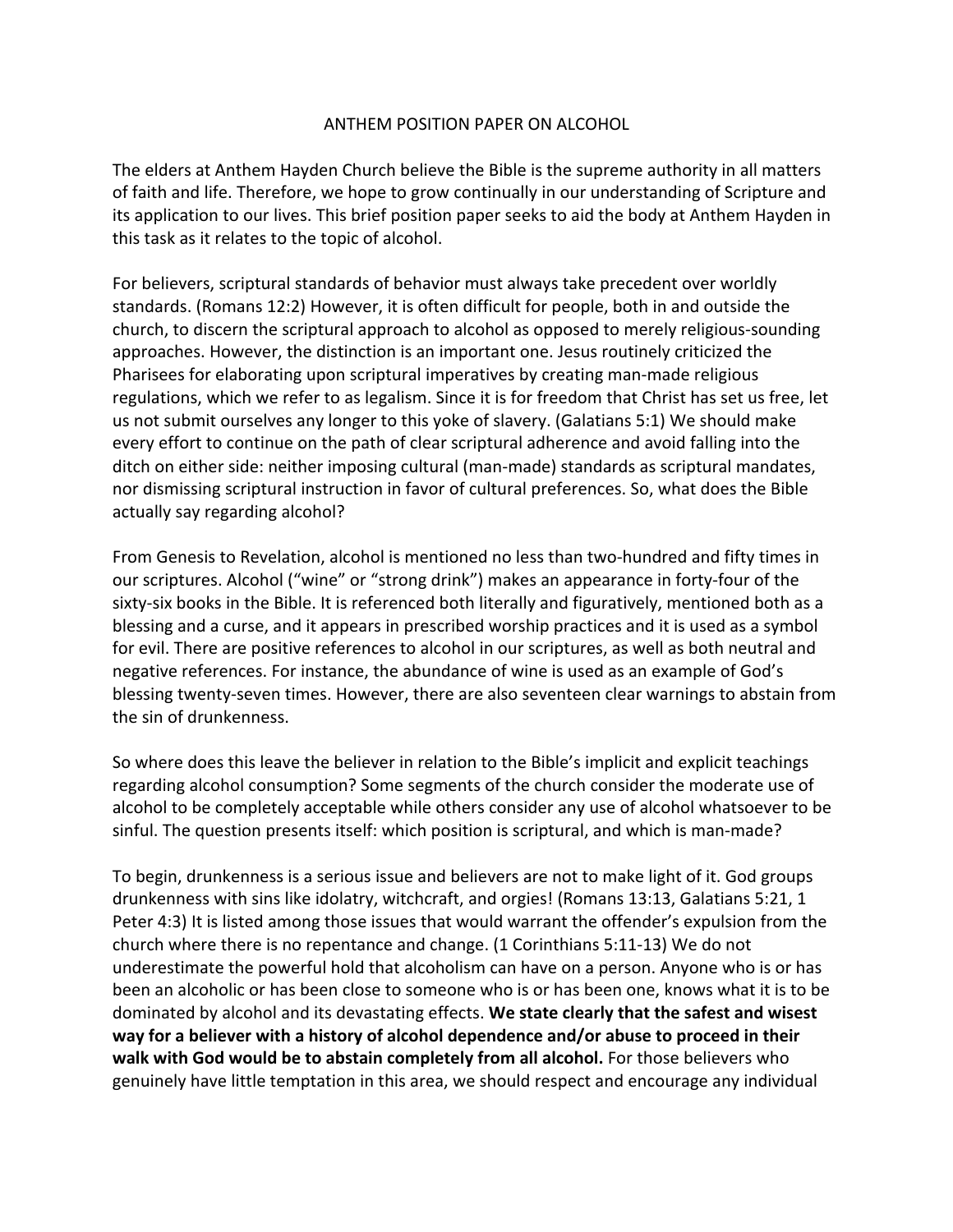who comes to the conviction that they should not drink alcohol. Indeed, for some it is the only right choice to make.

**While drunkenness is universally sinful from a scriptural basis, the Bible does not prohibit the consumption of alcohol in moderation.** Many are surprised to discover that drinking alcohol in moderation is never explicitly forbidden in the scriptures, and in some instances, it is even encouraged or commanded. (Deuteronomy 14:26, Psalm 104:14-15, Ecclesiastes 9:7, John 2:1- 11, 1 Timothy 5:23, etc.) While complete abstinence is the only right choice for many sincere believers, it remains a fact that categorical prohibition is not found in Scripture. Our concern is that, in enforcing that which we cannot substantiate from Scripture, (universal abstinence for believers) we are opening the door to an even more corrosive evil, that of legalism.

The way Jesus approached alcohol is an example for Christians to emulate. Jesus participated regularly in social events which involved alcohol. In fact, the first sign Jesus used "to manifest his glory" was to transform water into wine at a wedding reception in Cana. (John 2:1-11) The scriptures also clearly state that Jesus drank alcoholic beverages. Apparently, this practice, coupled with the company of "sinners" with whom Jesus interacted, led to his opponents unfairly accusing him of being a drunkard. Jesus' response in Luke 7:33-35 demonstrates that their accusations were without merit: "For John the Baptist has come eating no bread and drinking no wine, and you say, 'He has a demon.' The Son of Man has come eating and drinking, and you say, 'Look at him! A glutton and a drunkard, a friend of tax collectors and sinners!' Yet wisdom is justified by all her children." We should not miss the obvious: Jesus frequented social events (such as parties) where alcohol was present; Jesus himself drank alcohol; and perhaps most importantly Jesus loved others who did as well. Furthermore, Jesus used wine in the Lord's Supper to signify the shedding of his blood, the blood of the new covenant. Jesus commands that his followers "drink of it, all of you…"(Matthew 26:27) Concluding the institution of the first Lord's Supper, Jesus promised his disciples that they would once again "drink of the vine" in his father's kingdom. (Some of the earliest Christians sinned by getting drunk while celebrating the Lord's Supper. In correcting this abuse, the Apostle Paul did not change the elements of the meal by removing the use of alcohol, but instead called worshipers to partake in a worthy way and to remember the significance of the meal. [1 Corinthians 11:21-22])

From these (and other) New Testament passages we can safely conclude that alcohol is not inherently evil, nor is its consumption prohibited. Jesus's confession of drinking wine (Luke 7:33-35, Matthew 11:18-19) clearly illustrates to all that it is permissible for believers to consume alcohol in moderation, with the obvious scriptural caveat that drunkenness is always sinful.

Some would consider our stance on alcohol to be freeing and liberating from the more rigid position of universal abstinence. However, it is important to point out that when Paul warns in Galatians 5:13 "… do not turn your freedom into an opportunity for the flesh…" it is because this can and does happen, resulting in slavery to habitual sin. May we never use our freedom in